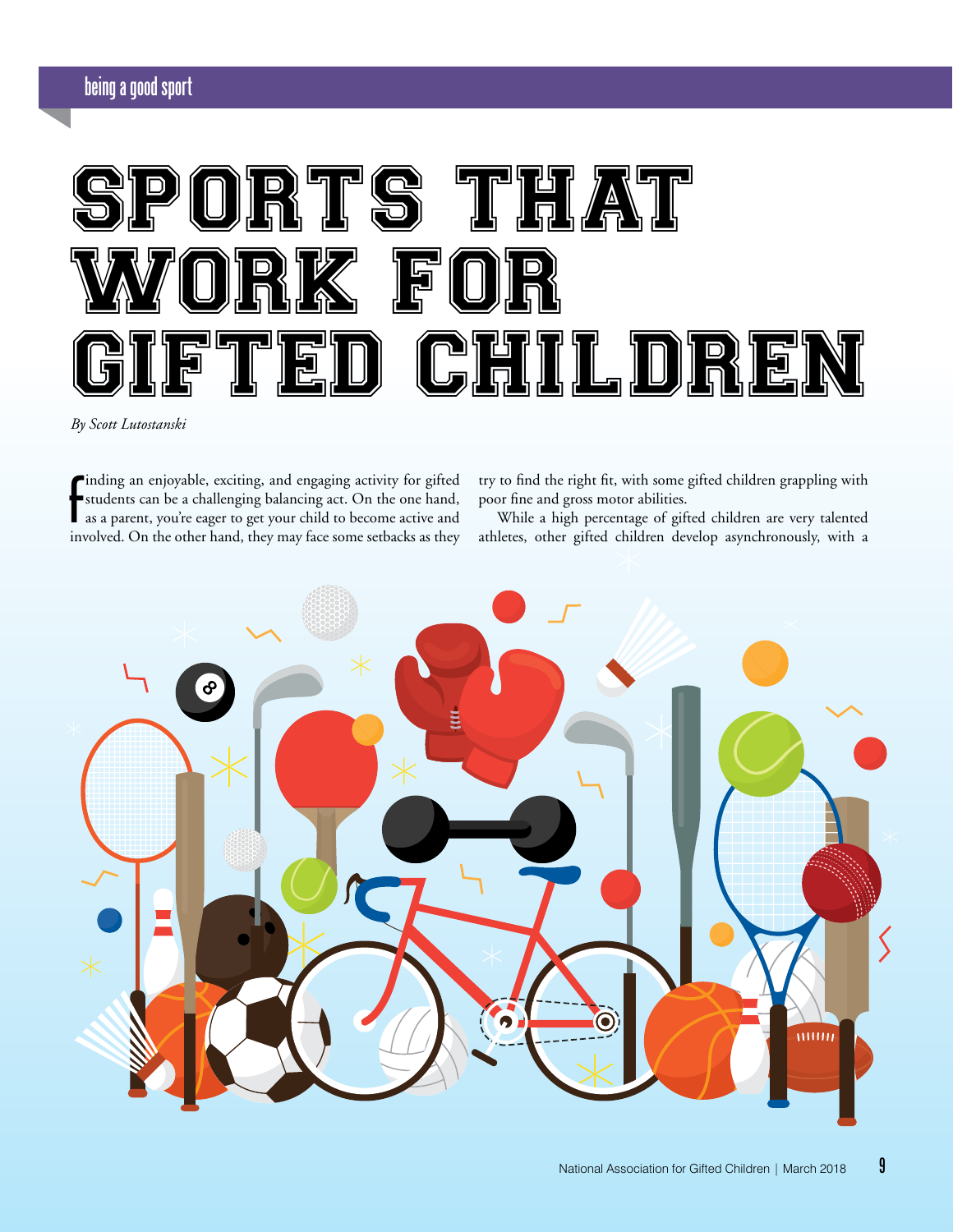# **being a good sport**

# **How to Find the Right Fit for Your Gifted Child**

| <b>FACTORS TO</b><br><b>CONSIDER</b>     | <b>QUESTIONS TO</b><br><b>ASK YOURSELF</b>                                                                         |
|------------------------------------------|--------------------------------------------------------------------------------------------------------------------|
| <b>Physical Ability</b>                  | How much athleticism and coordination<br>is needed?                                                                |
|                                          | What is your child's ability level?                                                                                |
| <b>Social Ability</b>                    | What is the level of social interaction?                                                                           |
|                                          | How much communication is involved in<br>participating?                                                            |
|                                          | How developed are your child's<br>communication skills?                                                            |
| <b>Emotional Ability</b>                 | How does your child cope?                                                                                          |
|                                          | Is he able to handle success, failure,<br>and challenge?                                                           |
|                                          | Are there particular scenarios (e.g.,<br>losing, following rules) that your child<br>struggles with in particular? |
| Individual vs.<br><b>Individual Team</b> | Is your child better suited to work alone<br>or individually?                                                      |
| vs. Team                                 | Will being with teammates be beneficial<br>or too challenging?                                                     |
| <b>Setting</b>                           | Are there a lot of spectators?                                                                                     |
|                                          | Is it a popular sport that has a high level<br>of competition?                                                     |
|                                          | Are there tryouts?                                                                                                 |
|                                          | Does everyone make the team?                                                                                       |

superior intellect developed well ahead of their social and emotional skills and physical maturity.1 For these children, sports and other physical activities may not come as easily. The impact of asynchronous development on the motor cortex, coupled with social and emotional obstacles, can discourage some gifted children from finding athletic and social outlets.

Of course, physical activity is vital to the overall health and well-being of children, and exercise is needed to build muscle tone, maintain a healthy body weight, and strengthen the cardiovascular system. Additionally, exercise can have psychological and mental health benefits: Research suggests that movement and physical activity can improve children's memory while also lowering stress.2 This is particularly true for gifted students. Research shows that participating in sports can enhance academically talented teenagers' physical capabilities, physical appearance, emotional stability, self-concept or general sense of self, and same-sex peer relationships.<sup>3</sup>

Yet, finding a sport that meets the needs—and helps overcome the challenges—of the gifted student can often feel like threading a needle.

# What are the Challenges?

**Physical.** Asynchronous or unbalanced development can manifest itself in gifted kids as a lack of muscle tone, balance, or coordination. This translates to an awkward, or even clumsy, child who may struggle with any physical task, especially sports that require a high demand of coordination—like baseball, golf, tennis, basketball, or soccer. Additionally, some gifted children may process visual or auditory information at a much slower pace.4 This can impact their ability to participate in a sport that relies on ample flexible processing and problem-solving skills. These developmental differences can be present from a very young age and are even more common in boys than girls.5 Hitting a backhand over the net while in a full sprint involves a high level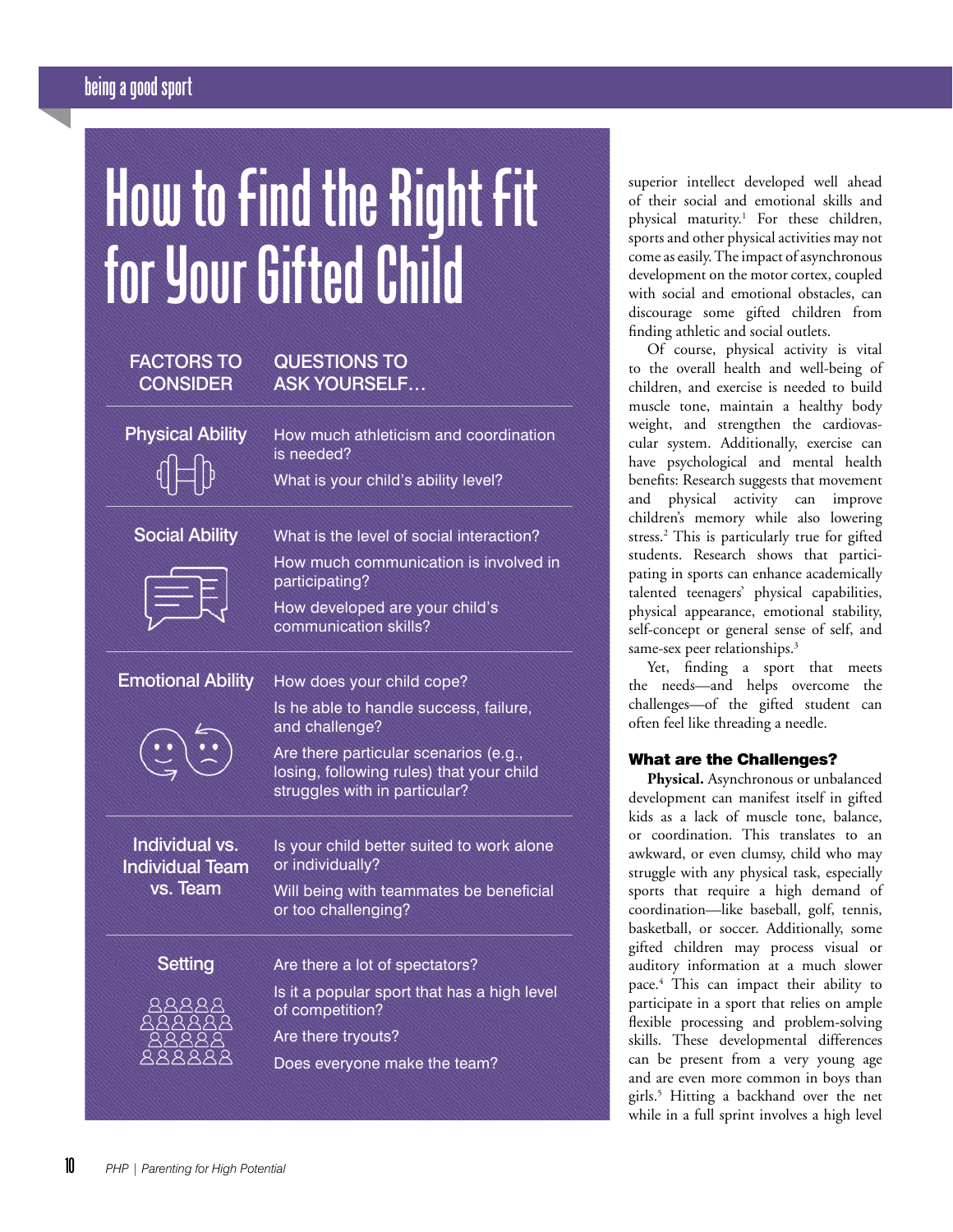of coordination, and nailing an iron shot from 150 yards out puts tremendous demands on the player's fine and gross motor movements. The sheer physical nature of many athletics can be taxing for some gifted children—especially given that academic and cognitive tasks come so easily to them.

**Social.** Flexible thinking and language processing are two areas where children can struggle.6 Team sports require a lot of communication among teammates, players, and coaches. Being on a team means adhering to rules, following drills, participating in practices, and listening to authority figures. A gifted child may have a hard time meeting the demands of the social rules, interactions, and hierarchies that engaging in a team sport requires. Sports like soccer and basketball involve skills like passing, moving, and coordinating plays; such team-based skills require constant verbal and non-verbal communication throughout the game as well as during practices. This could lead to system overload for certain gifted and talented students.

**Emotional.** Underdeveloped emotional regulation may present challenges for some students when it comes to athletics.<sup>7</sup> In sports, as in school, this often results in meltdowns, tantrums, rule-breaking, and getting into trouble. Sports require sharing, working well with others, graciously losing, persisting through challenges, accepting penalties, and publicly displaying ability. This combination of social pressure and high motor-skill demand can overload children's emotional regulation skills. Ultimately, this can lead to more social struggles, further discouraging gifted children from persisting in sports.

#### Putting It All Together

In many cases, these three components can interact in a cyclical process that will compound, rather than cure, the student's struggles. Imagine a 12-year-old playing Little League®. Placed out in right field, the child repeatedly misreads the play and throws to the wrong base each time the ball is hit towards him. When he comes to the plate, he often strikes out due to his underdeveloped gross motor skills, causing him to cry, scream, and throw his helmet. By the time the game wraps up, all of the other players are upset with their teammate, leaving him to sit on the bench alone.

So, what might be a better fit for this child than Little League Baseball?

## Choosing a Sport

You must be thoughtful about what your child will be able to manage—*and* have fun participating in. It's important to consider sports that gifted children will be most successful in, based on their physical, social, and emotional needs.

#### Individual Sports

**Fencing and Martial Arts.** Much like chess, fencing is a tactical sport requiring a high level of technique and strategy. Working with a coach can help promote self-evaluation, reflection, and metacognition; training involves involves footwork, endurance, and mental focus. Like fencing, karate relies heavily on physical endurance, but it adds in elements of respect, relaxation, and discipline. Karate is done individually but within a group setting, a fact especially beneficial for younger children. It relies on very little one-on-one competition and provides consistent short-term rewards in the form of the belt color system. A bit off the beaten path, neither fencing or martial arts has a lot of publicity surrounding them.

### Individual Team Sports

**Wrestling, Gymnastics, Cross Country, and Swimming.** Although team sports, these sports all involve individual competition, and they require endurance, practice, and athleticism and considerable coaching and training. Additionally, wrestling and gymnastics are poor fits for children who lag in development in strength and agility, while cross country and swimming may not be good fits for some children based on their balance and